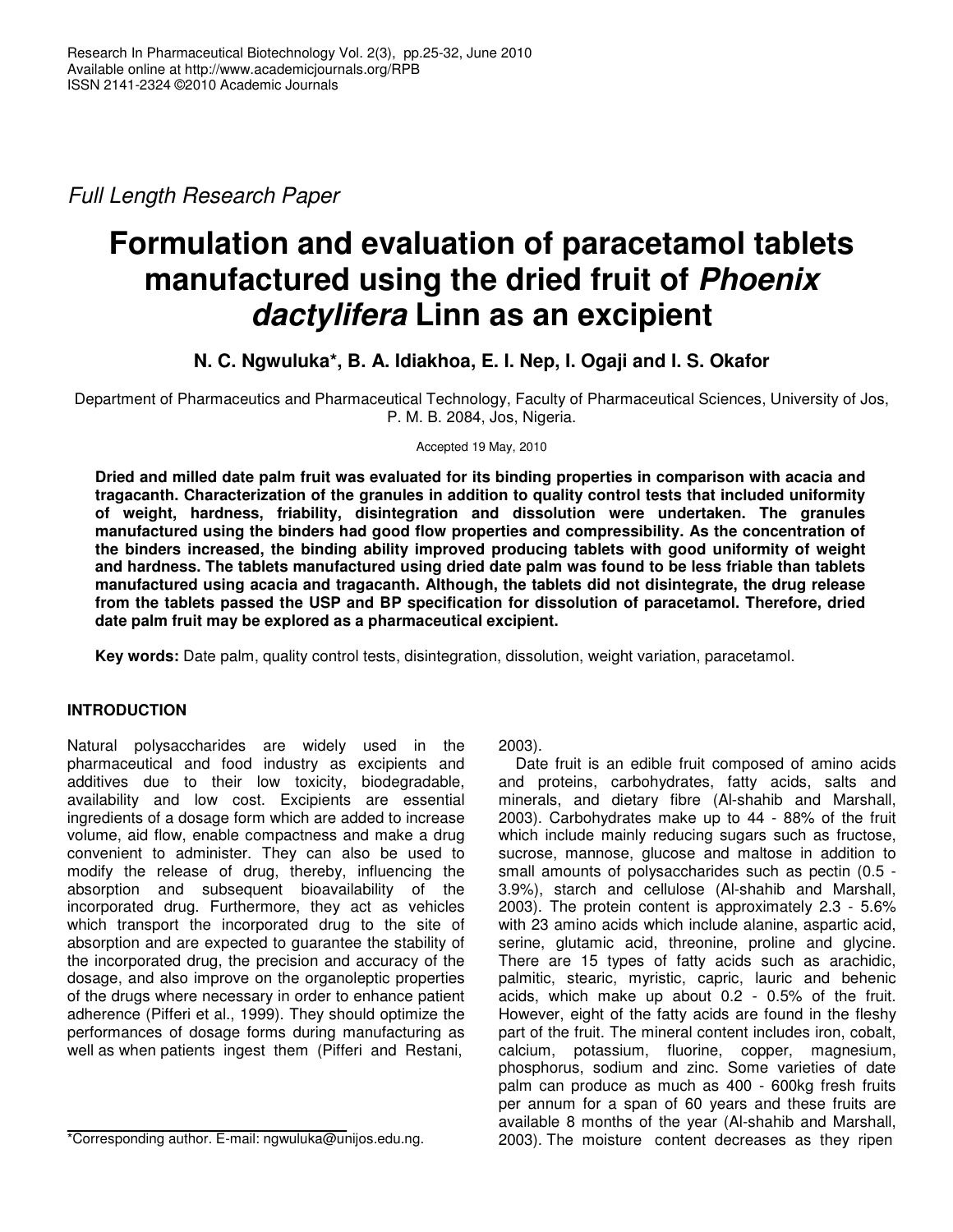| <b>Ingredients</b> | Batch $(%)$<br>2% binder | Batch II (%)<br>5% binder | Batch III (%)<br>10% binder | Batch IV (%)<br>20% binder |  |  |
|--------------------|--------------------------|---------------------------|-----------------------------|----------------------------|--|--|
| Paracetamol        | 71.4                     | 71.4                      | 71.4                        | 71.4                       |  |  |
| Lactose            | 19.6                     | 16.6                      | 11.6                        | 1.6                        |  |  |
| <b>Binder</b>      | 2.0                      | 5.0                       | 10.0                        | 20.0                       |  |  |
| Corn starch        | 5.0                      | 5.0                       | 5.0                         | 5.0                        |  |  |
| Talc               | 1.0                      | 1.0                       | 1.0                         | 1.0                        |  |  |
| Magnesium stearate | 1.0                      | 1.0                       | 1.0                         | 1.0                        |  |  |

**Table 1.** Compositions of paracetamol tablets at different concentrations of the binder.

from 83.6% to as low as 12.7% in dried state. Date palm fruit has been studied for its antioxidative and antimutagenic activities (Vayalil, 2002). However, little is known of its use as a pharmaceutical excipient.

This study was undertaken to explore the ability of dried date palm fruit to act as a binder in tablet manufacturing. To evaluate the binding properties of date palm, characterization of granules and tablets and *in vitro* drug release studies were undertaken.

#### **MATERIALS AND METHODS**

#### **Materials**

Paracetamol BP (Zhengzhou United Asia Trading Co.,Ltd, Zhengzhou, Henan, China), corn starch (G Koepcek E and Co GMBH, Sachsenfeld, Hamburg, Germany), lactose (Milkaut, Rivadavia, Franck - Pcia. de Santa Fe), talc (Hopkins and Williams, Chadwell Health Essex, England), Magnesium stearate (Gurr Chemicals, Bell Sons and Co, Southport, England), acacia (BDH Chemical Ltd, Poole, England) and tragacanth (Steculia Gum Halewood Chemicals Ltd, Stanwell Moor, Staines, Middlesex, England). Hydrochloric acid was of analytical grade.

#### **Preparation of dried powdered date palm**

Date palm fruits were bought from a local market in Jos, Nigeria. The fruits are usually sold partially dried. The seeds were extracted from the fruit and discarded while the fleshy fruits were further dried over 24 h and milled to powder for use as a binder.

#### **Manufacture of tablets employing wet granulation method**

Wet granulation method of tablet manufacturing was employed with milled date palm as a binding agent and water as the granulating liquid. Batches of paracetamol tablets were formulated using 2, 5, 10 and 20% w /<sup>w</sup> of date palm powder. Paracetamol, lactose, date palm mucilage and corn starch were blended to form a damp coherent mass which was screened through a sieve No 10 and dried at 60 ˚C for one hour. Corn starch was divided into two and incorporated during wet blending and after drying of granules to act as an intragranular and extragranular disintegrant. For comparative purposes, acacia and tragacanth gums were also used as binders at the same concentrations as date palm. The compositions of the batches are shown in Table 1.

#### **Evaluation of granules**

#### *Particle size distribution of the granules*

Particle size distribution of the granules was determined by mesh analysis employing a stack of sieves after granules had been weighed (34 g) and the granules were shaken for 10 min. The quantities of granules on each sieve were obtained gravimetrically.

#### *Evaluation of bulk and tapped densities of the granules*

The volume of a known quantity of the granules from each batch was obtained before and after tapping. The volume before tapping was used to determine the bulk density while the volume after tapping was employed to determine the tap density mathematically. Furthermore, Hausner's quotient and Carr's compressibility index used to determine the flow and compressibility properties of granules were obtained from the equations:

Hausner's quotient = 
$$
\frac{\text{Tapped density}}{\text{Bulk}}
$$

\nCar's compressibility =  $\frac{\text{Tapped density} - \text{Bulk density}}{\text{Tapped density}}$  X 100

#### **Assessment of rate of flow and angle of repose**

A simple method whereby weighed quantity of granules from each batch was allowed to flow through an orifice (funnel) at a fixed height was used to determine flow rate. The time taken for the weighed granules to flow out completely from the orifice was recorded. This was performed in triplicate. Flow rate was obtained by the equation below:

Flow rate = 
$$
\frac{\text{Weight of granules}}{\text{Time (sec)}}
$$
 3

Furthermore, the angle of repose was determined by calculating tan  $\theta$  from the height and radius of the cone formed by the granules as they flowed out of the orifice and subsequently obtaining the inverse of  $tan \theta$ .

#### **Compression of granules**

The granules were blended with the disintegrant (corn starch), glidant (talc) and lubricant (magnesium stearate). The blend was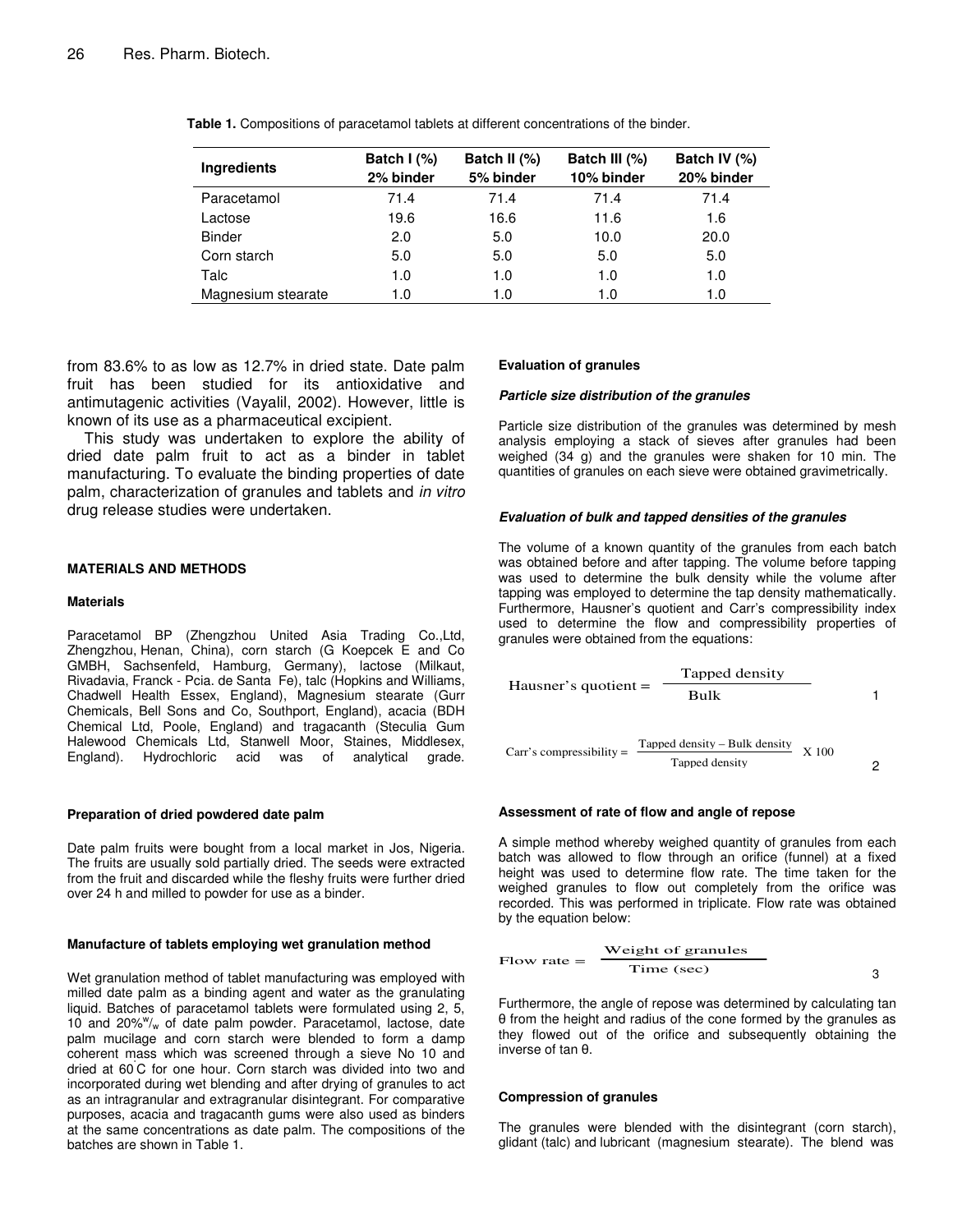compressed using a single punch tableting machine (Manesty Type F3, Liver Poole, England) with a punch diameter of 0.75 cm set at 933 Pa (N/m<sup>2</sup>) compression pressure. The die volume was to correspond to the weight of the tablet to ensure that 500 mg paracetamol is obtained.

#### **Evaluation of the batches of tablets**

Compendial and non-compendial tests were undertaken to assess the quality and performance of the batches with different binders in comparison with one another. These tests include uniformity of weight and diameter, hardness, friability, disintegration time and dissolution.

#### *Uniformity of weight and diameter of tablets*

Twenty tablets were randomly selected from each batch and assessed gravimetrically on an individual tablet basis. The mean weight as well as standard deviation were calculated. The diameters of the tablets were determined by employing a micrometer screw gauge (Sterling Manufacturing Company, India).

#### *Mechanical strength of tablets*

Although, the crushing strength test is non-compendial, it is undertaken to determine the ability of the tablets to withstand pressure during handling, packaging and transportation. A monsanto tablet hardness tester (Copley Scientific Ltd, Nottingham, United Kingdom) was employed to determine the mechanical strength of the tablets. The average force required to crush the tablets from each batch was obtained.

#### *Friability testing of tablets*

To evaluate the degree of friability of the tablets from each batch, ten tablets were randomly selected, dusted and weighed. The tablets were placed in a Roche friabilator (Erweka Gmbh, Germany) and subjected to its tumbling actions at 25 revolutions per minute for four minutes. Afterwards, the tablets were once again dusted and reweighed to determine the percentage loss of weight.

#### *Disintegration studies on the tablets*

Six tablets from each batch were utilized for disintegration studies in distilled water at 37 ˚C using an Educational Sciences Disintegration Apparatus (Es Eagle Scientific Limited, Nottingham, United Kingdom). The disintegration time was taken to be the time no granule of any tablet was left on the mesh of the apparatus.

#### *In vitro drug release studies*

*In vitro* drug release studies were undertaken using USP apparatus I (basket method). The dissolution medium was 1000 mL of 0.1 N HCI at 37<sup>°</sup>C for 30 min to depict the gastric medium where the tablets will disintegrate. In all experiments, 5 mL of sample was withdrawn at 5 min interval and replaced with fresh medium to maintain sink condition. Samples were filtered and assayed spectrophotometrically at 230 nm.

#### *Data analysis*

Simple statistical analysis was utilized for content uniformity of weight, uniformity of diameter and uniformity of thickness while

dissolution efficiency (DE) was used for the *in vitro* dissolution studies.

## **RESULTS AND DISCUSSION**

The powder obtained from milling dried fruit of *phoenix Dactylifera* was brown in colour. On hydration, rapid swelling was observed which generated viscous mucilage that was utilized as a binder for wet granulation method. Granulation is employed in pharmaceutical manufacturing due to the poor flow and compaction of powders (Krycer et al., 1983). Wet granulation is a pharmaceutical process of tabletting which provides better uniformity of content especially for low drug concentrations, controls product bulk density as well as compaction of even high drug contents (Faure et el., 2001). Furthermore, it improves flow and handling, appearance, mixture's resistance to segregation and reduces variation in tablet dissolution (Kristensen and Schaefer, 1987; Westerhuis and Coenegracht, 1997; McConville et al., 2004). The type of binder used in granulating influences the properties of the granules as well as the quality of the tablets produced (Becker et al., 1997). Wet granulation is basically the addition of a binder solution or a solvent to a powder mixture; sieving to generate granules and subsequent granule drying.

### **Evaluation of granules**

Particle size distribution of granules is evaluated due to the impact of granule size on flowability, uniformity of weight and content, compression, dissolution and subsequently, drug release (Yalkowsky and Bolton, 1990; Fichtner et el., 2005; Rohrs et al., 2006; Virtanen et al., 2010). Particle size and particle size distribution affects the compatibility and rearrangement of particles (Virtanen et al., 2010). Though, there are exceptions, the flow properties of granules are improved when the particles are large and the particle size distribution is narrow. However, larger particles lead to less strong tablets due to the fact that they have lesser surface areas for bond formation as compared to smaller particles (Sun and Himmelspach, 2006). Hence, an optimal particle size and size distribution will be required to obtain good flow properties, compaction and hardness.

The particle sizes of the paracetamol granules increased as the concentration of the binders increased as shown in Figure 1. This applied for both date palm and tragacanth; however for acacia, particle size increased as concentration increased to 10% and then a decrease in particle size was observed at 20% concentration of acacia. It may be an indication that the binding mechanism of acacia changes above 10% (Becker et al., 1997). There were much less fine particles which implied that the granules may have good flow properties. However, less fine particles may indicate that there would be more unfilled voids during the process of compression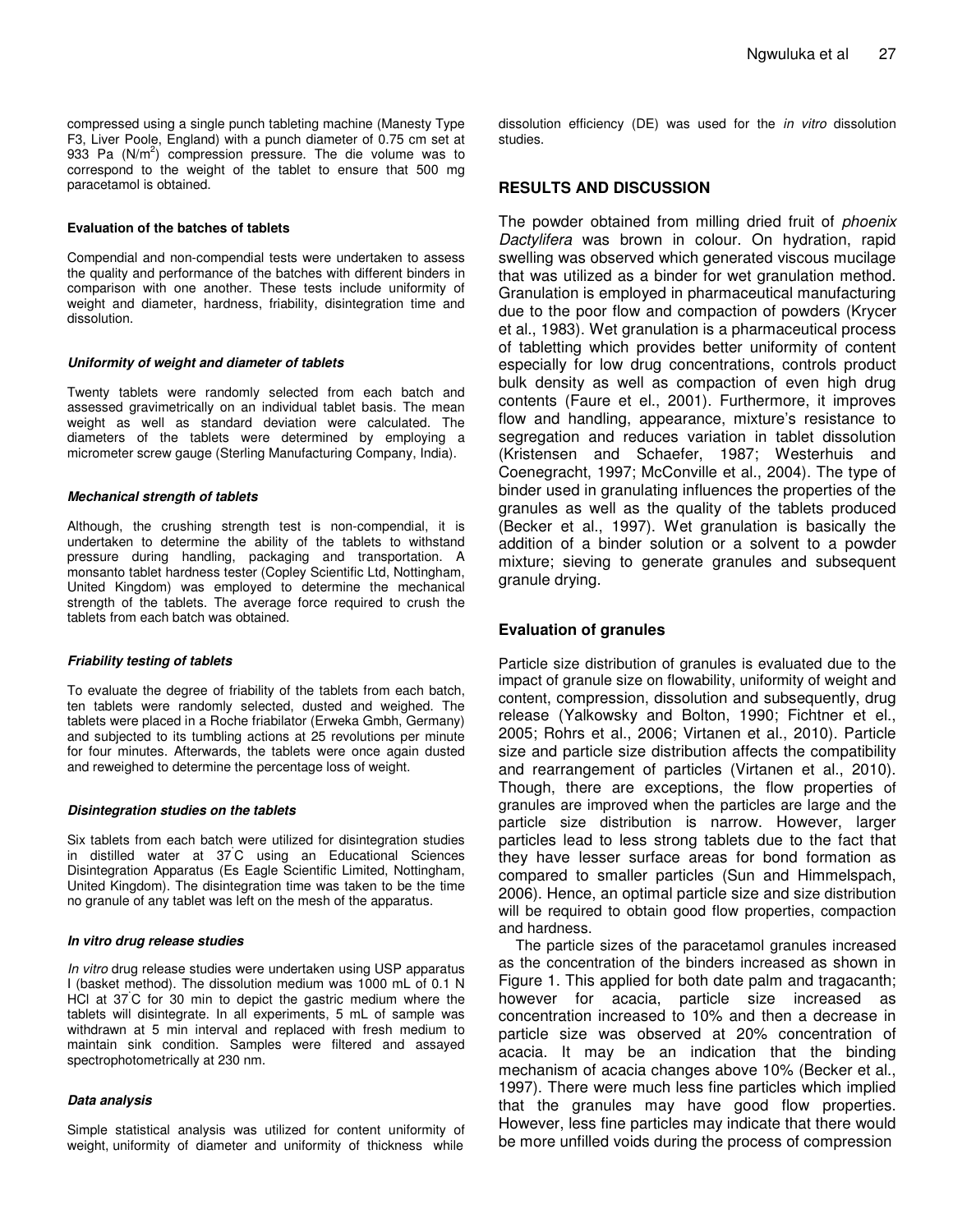

**Figure 1.** (a) Particle size distribution of granules employing date palm as a binder at different concentrations. NB: A, B, C depicts the weights of the granules on each sieve: A is for sieve with mesh number 60;  $B$ mesh number 80 and C is 100. (b) Particle size distribution of granules employing acacia as a binder at different concentrations. (c) Particle size distribution of granules employing tragacanth as a binder at different concentrations. (d) comparative particel size distribution of the date palm, acacia and tragacanth at mesh number 60.

which may lead to less hard and friable tablets. Granules prepared with date palm as a binder compared more measurably with those prepared with acacia and more specifically with tragacanth.

Other parameters for assessing the properties of granules which include flow rate, angle of repose, bulk and tapped densities, Hausner quotient and Carr's compressibility are shown in Table 2. Compressibility of granules is determined so as to assess the ability of the granules to compact and decrease in volume when pressure is applied. This is needed to ensure that the suitability of the granules for tabletting in order to produce strong tablets which can withstand pressure. Compressibility index is also an indicative of the flow properties of granules while Hausner quotient relates to the cohesiveness of the granules (Mohammadi and Harnby, 1997). When the percentage compressibility is below 15% the granules have excellent flow properties while cohesive granules have percentage compressibility above 25% indicating poor flow properties (Endale et al., 2008; Bacher et al., 2008). Granules with Hausner ratio below 1.25 have good flow properties (Panda et al., 2008) and granules with angle of repose below 40º Cbut preferably below 30º Cexhibit good flow (Reddy et al., 2003) while granules with 50º would flow with difficulty (Reus-Medina et al., 2004).

Therefore, granules prepared by using different binders - date palm, acacia and tragacanth - exhibited good flow properties and satisfactory compressibility. Carr's compressibility and Hausner ratio were below 15% and 1.25, respectively, for the different concentrations of the binders while angle of repose was below 40 C for the different binder concentrations except 2% tragacanth. The flow properties of granules are determined due to its effect on the uniformity of weight of tablets. Hence, it is envisaged date palm as a binder would exhibit less variation in the uniformity of weight of tablets.

# **Evaluation of tablets**

A summary of the properties of the tablets formulated for the batches employing the different binders are shown in Table 3 (Ferrari et al., 1996). Uniformity of weight, thickness and diameter are indication of the amount of active pharmaceutical ingredient (API) in the tablets, however, it is not a guarantee that the API is uniform in all tablets especially in formulations with low dose concentrations.

Furthermore, should weights, thickness or diameter of tablets in a batch vary, there will be variations in disintegration and dissolution. The compendial specification for uniformity of weight states that for tablets weighing more than 324 mg, weights of not more than two tablets should deviate from the average weight by more than 5% (USP, 1995). The tablets from the different batches which had different binders and at different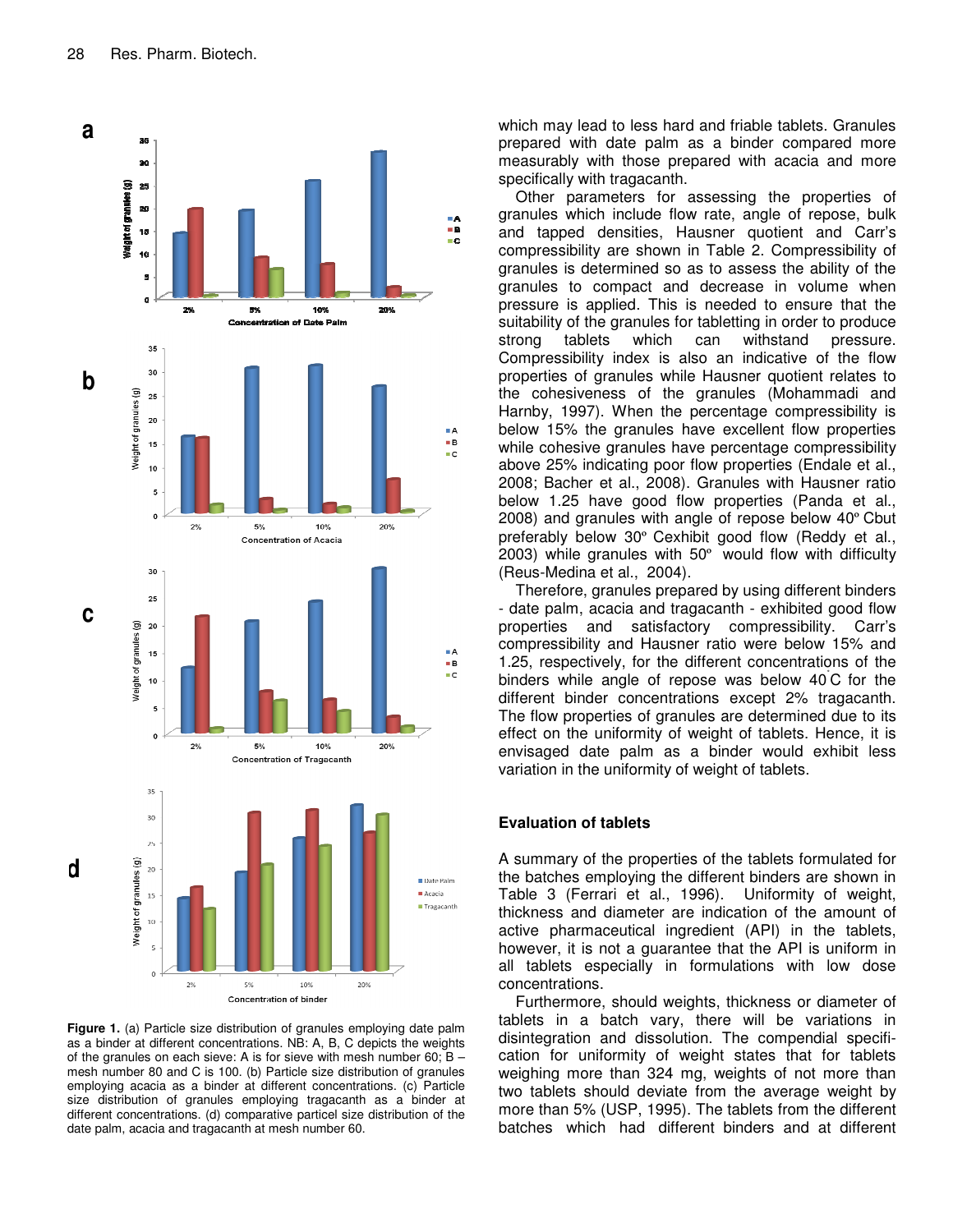**Table 2.** Characterization of the granules prepared by the different binders.

|                            | Date palm powder |       |       | Acacia gum |       |           |       | Tragacanth gum |       |       |       |       |
|----------------------------|------------------|-------|-------|------------|-------|-----------|-------|----------------|-------|-------|-------|-------|
|                            | 2%               | 5%    | 10%   | 20%        | 2%    | 5%        | 10%   | 20%            | 2%    | 5%    | 10%   | 20%   |
| Angle of repose $(^\circ)$ | 29.74            | 28.02 | 26.66 | 29.62      | 32.25 | .56<br>31 | 31.27 | 31.51          | 42.73 | 28.90 | 26.72 | 28.99 |
| Flow rate (g/sec)          | 5.90             | 5.63  | 5.86  | 5.37       | 6.99  | 5.01      | 5.67  | 5.05           | 0.86  | 7.05  | 5.84  | 5.52  |
| Bulk density (g/mL)        | .06              | 0.69  | 0.51  | 0.49       | 0.85  | 0.43      | 0.48  | 0.62           | 1.26  | 0.59  | 0.51  | 0.44  |
| Tapped density (g/mL)      | 1.15             | 0.74  | 0.55  | 0.52       | 0.94  | 0.45      | 0.51  | 0.67           | 1.33  | 0.65  | 0.54  | 0.47  |
| Hausner quotient           | 0.92             | 0.94  | 0.92  | 0.94       | 0.90  | 0.94      | 0.94  | 0.93           | 0.94  | 0.91  | 0.94  | 1.07  |
| Carr's compressibility (%) | 8.47             | 6.52  | 8.94  | 6.06       | 11.11 | 6.00      | 5.97  | 7.84           | 5.88  | 9.52  | 6.35  | 6.85  |

**Table 3.** Compendial and non-compendial tests for tablets prepared by the different binders.

|                              | Date palm powder |              |              |       | Acacia gum |       |       |               | Tragacanth gum           |       |              |       |
|------------------------------|------------------|--------------|--------------|-------|------------|-------|-------|---------------|--------------------------|-------|--------------|-------|
|                              | 2%               | 5%           | 10%          | 20%   | 2%         | 5%    | 10%   | 20%           | 2%                       | 5%    | 10%          | 20%   |
| Uniformity of weight (g)     | 0.703            | 0.693        | 0.694        | 0.700 | 0.699      | 0.697 | 0.693 | 0.699         | 0.690                    | 0.692 | 0.673        | 0.697 |
| Std. dev.                    | 0.008            | 0.014        | 0.015        | 0.007 | 0.007      | 0.004 | 0.010 | 0.006         | 0.010                    | 0.019 | 0.024        | 0.024 |
| Uniformity of diameter (mm)  | 0.954            | 0.956        | 0.965        | 0.985 | 0.964      | 0.966 | 0.967 | 0.965         | 0.967                    | 0.966 | 0.965        | 0.966 |
| Std. dev.                    | 0.002            | 0.002        | 0.002        | 0.003 | 0.005      | 0.004 | 0.003 | 0.002         | 0.007                    | 0.006 | 0.007        | 0.006 |
| Uniformity of thickness (mm) | 0.28             | 0.28         | 0.29         | 0.29  | 0.29       | 0.23  | 0.21  | 0.26          | 0.27                     | 0.20  | 0.21         | 0.22  |
| Std. dev.                    | 0.003            | 0.002        | 0.002        | 0.002 | 0.004      | 0.004 | 0.003 | 0.003         | 0.005                    | 0.006 | 0.007        | 0.006 |
| Hardness (kg)                | 6.00             | 8.50         | 8.50         | >14   | > 3.50     | 4.00  | 8.50  | 8.50          | .00                      | 4.50  | 6.25         | >14   |
| Friability (%)               | 24.89            | 11.34        | 7.22         | 0.93  | 23.18      | 12.44 | 18.52 | 26.65         | $\overline{\phantom{a}}$ | 9.89  | 11.15        | 24.89 |
| Disintegration (min)         | > 30             | 30<br>$\geq$ | 30<br>$\geq$ | > 30  | 23         | 27    | > 30  | -30<br>$\geq$ | 5                        |       | $\mathbf{1}$ | 14    |

concentrations met the compendial specification.

Crushing strength test shows the ability of tablets to withstand pressure or stress during handling, packaging and transportation. It is the property of a tablet that is measured to assess its resistance to permanent deformation. Furthermore, the mechanical strength of a tablet determines the disintegration time and the rate of dissolution. As the concentration of the binder increases, the mechanical strength increases. This was obtainable for date palm and tragacanth while there was no further increase in mechanical strength when 20% acacia was used. For the mechanical strength of a tablet to be satisfactory, the minimum requirement is 4 kg (Allen et al., 2004). As shown in Table 3, 2% acacia and tragacanth did not comply with the specification. All the concentrations of date palm met the specifications implying that date palm produced tablets with good mechanical strength.

Friability is another mechanical property of a tablet with compendial (USP, 1995) specification not more than 1%. While crushing strength test is a bulk deformation of the tablet, friability is a surface deformation which may be enhanced by the morphology of the tablet (Riippi et al., 1998). The rougher the surface of the tablet, the more friable it will be. It was observed that paracetamol tablets prepared with acacia and tragacanth were friable though hard as the concentration of the binder increases. 2%

tragacanth could not withstand the friability test due to its softness. On the contrary, the friability of the tablets prepared with date palm decreases as the concentration of the binder increases. However, only 20% date palm met the compendial specification for friability.

Disintegration is a crucial step in release of drugs from immediate release dosage forms. The rate of disintegration is directly proportional to the rate of dissolution. The rate of disintegration is influenced by the rate of influx of water into the tablets which is also dependent on the porosity of the tablets. When the porosity is high, disintegration is hardly influenced by tablet formulation; otherwise, disintegration will be affected by the excipients (Bi et al., 1999). Although, the batches of the different types and concentrations of binders contained the same quantity of disintegrant (corn starch), only tragacanth at its different concentrations met the BP specification for disintegration which states that uncoated tablets should disintegrate within 15 min. Tragacanth in comparison with date palm and acacia produced relatively soft tablets which were friable and disintegrated rapidly. While, 2 and 5% acacia disintegrated in less than 30 min, none of the concentrations of date palm disintegrated in less than 30 min. The main mechanisms of disintegration proposed are swelling of disintegrant resulting in development of swelling force, capillary action and annihilation of intermolecular forces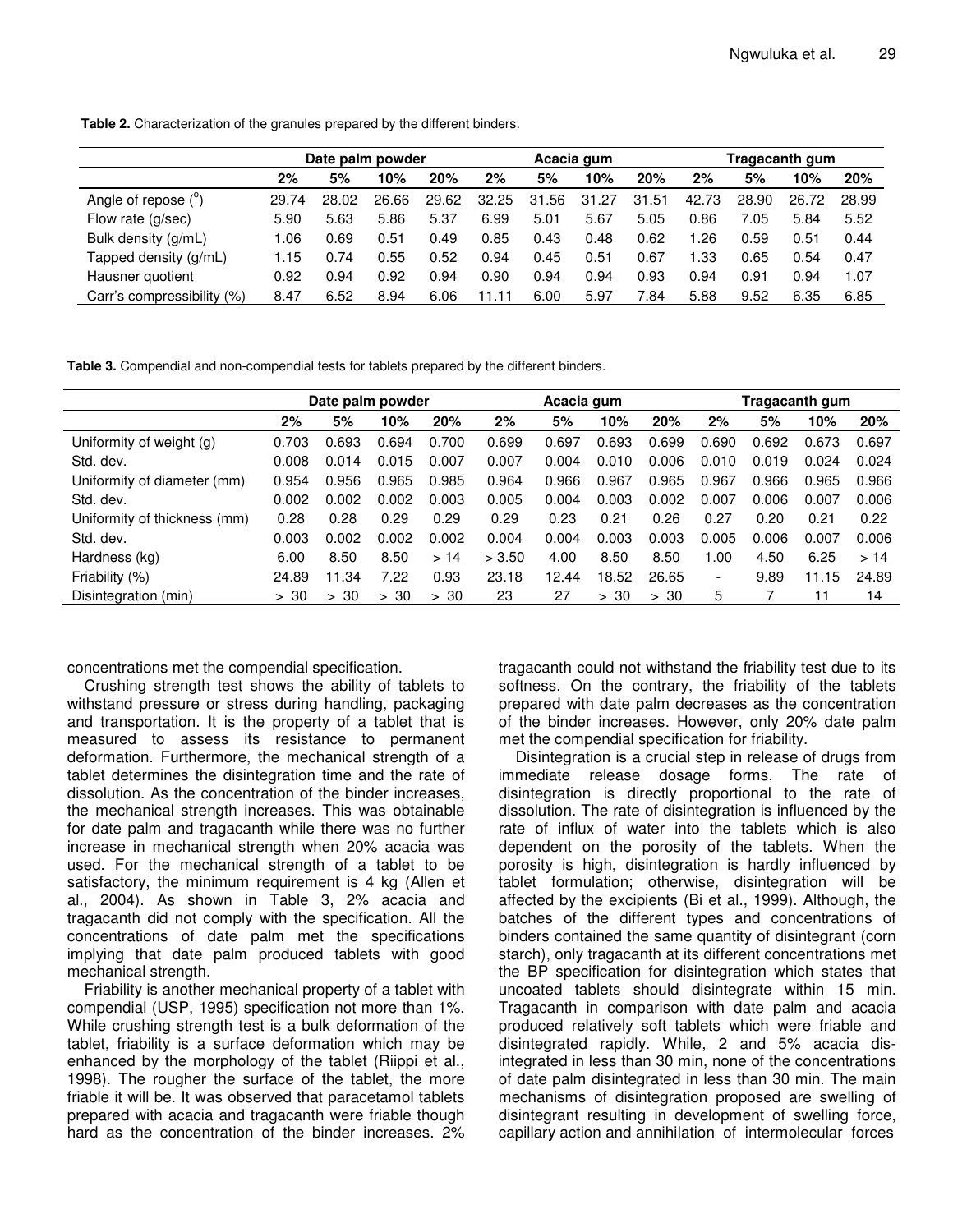

**Figure 2.** (a) Percentage drug release profiles of paracetamol tablets with date palm as the binding agent. (b) Percentage drug release profiles of paracetamol tablets with acacia as the binding agent. (c) Comparative drug release profiles of paracetamol tablets at 2% binder concentration. (d) Comparative drug release profiles of paracetamol tablets at 5% binder concentration. (e) Comparative drug release profiles of paracetamol tablets at 10% binder concentration. (f) Comparative drug release profiles of paracetamol tablets at 20% binder concentration.

resulting in development of a repulsive force between particles.

Some pharmaceutical excipients have inherent ability to disintegrate due to annihilation of bonds within which is enhanced by the penetration of a solvent (depending on its dielectic constant) that helps to weaken the bonds. The higher the dielectric constant of the solvent employed; the greater the weakening of bonds within the particles. Whichever the mechanism of disintegration in a given formulation, it should be adequate to overcome the impact of tablet hardness to disintegrating properties of a tablet. Basically, tragacanth did not produce very hard tablet and so the disintegrant, which employed swelling mechanism was able to induce disintegration. Perhaps increasing the quantity of disintegrant in the batches with date palm may enable disintegration of the tablets since it appeared that date palm may not be a self-disintegrating binder where annihilation of bonds is observed.

## *In vitro* **drug release studies**

The rate of dissolution determines the rate and extent of absorption and subsequent therapeutic outcome of a drug. The factors that affect dissolution include type and concentration of binder, hardness, surface area, distance of diffusion, solubility of the drug, manufacturing process (wet granulation, dry granulation or direct compression) and diluents. The batches with date palm were compared with those of acacia for *in vitro* drug release studies. Although, tablets prepared with date palm as a binder did not disintegrate, the incorporated paracetamol was released from the tablets within 30 min. The drug release profiles of tablets with date palm was compared with those of acacia (Figure 2) and only tablets prepared with 10% date palm were comparable with tablets prepared with acacia producing a linear drug release profile. Tablets prepared with 2 and 20% date palm released over 70% of the drug in 5 min while 5% released 100% of the drug in 5 min as well. The rapid dissolution of paracetamol showed that date palm at 2, 5 and 20% did not control its rate of release. Furthermore, the drug release profile obtained from tablets with 2% date palm as a binder if utilized may produce erratic concentrations of paracetamol tablets in the plasma.

Solubility of paracetamol is 14 mg/mL and it is classified under the biopharmaceutical classification system, BCS class III – high solubility and low permeability, though, it may be said to have properties of BCS class  $I - high$  solubility and high permeability (Kalantzi et al., 2006). This indeed may explain the rapid release within 5 min from date palm batches though the tablets did not disintegrate which also attest to increased rate of hydration enabling rapid dissolution and diffusion out of the tablets. The USP and BP states that the quantity of drug released should not be less than 85% of the labelled amount of paracetamol in 30 min. Hence, all the batches of date palm and acacia complied with the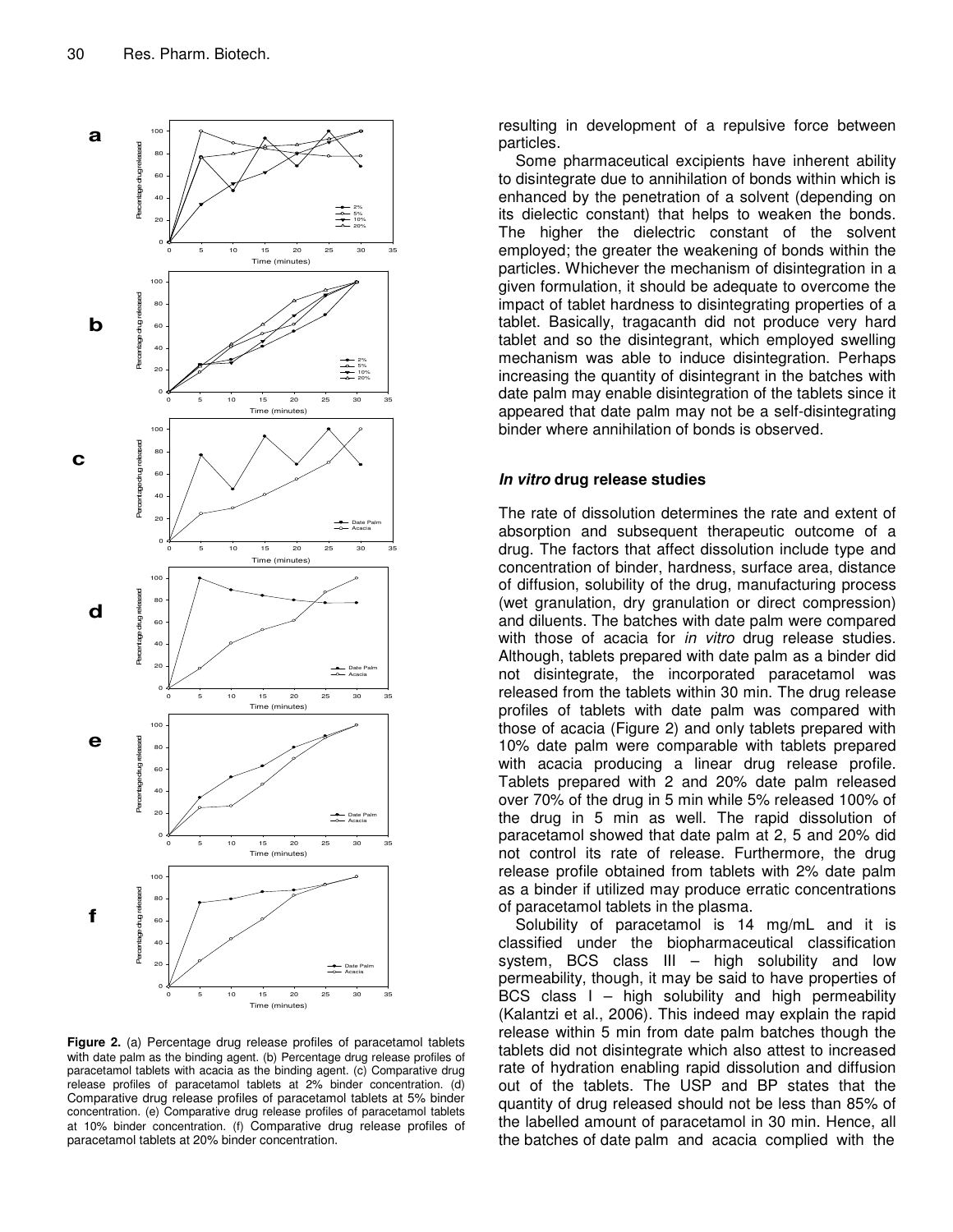specification. Furthermore, FDA guidance for industry, for the dissolution testing of immediate release solid oral dosage forms suggests that in some cases for class III drugs, 85% drug release in 0.1 N HCl in 15 min ensures that there would be no bioavailability problems. Based on this, tablets with 5 and 20% date palm may not have any bioavailability problems. However, to compare and determine the similarities or dissimilarities between the binders' dissolution profiles, dissolution efficiency was employed. Dissolution efficiency is known as area under the dissolution curve within a time range  $(t_1 - t_2)$  expressed as a percentage of the dissolution curve at maximum dissolution *y*100, over the same time frame (Anderson et al., 1998; Costa and Sousa Lobo, 2001) and is represented by the equation:

$$
\text{Dissolution Efficiency (DE)} = \frac{\int_{1}^{2} y \, dt}{\int_{100}^{1} (t_2 - t_1)} \quad \times 100
$$

Where, *y* is the percentage dissolved at time *t.*

The integral of the numerator which is the area under the curve was calculated using the trapezoidal method:

AUC = 
$$
\sum_{i=1}^{i=n}
$$
  $\frac{(t_1 - t_{i-1})(y_{i-1} + y_i)}{2}$  5

The dissolution efficiency is used to determine the dissolution performance of an individual formulation. The dissolution efficiencies of the different concentrations of date palm and acacia are shown in Table 4. The dissolution profiles of tablets formulated with date palm and acacia can only be said to be equivalent and be used interchangeably if the differences between them are within appropriate limits (± 10%, which is often used) (Anderson et al., 1998). The differences between the dissolution profiles from the binders for the same concentration exceeded by more than  $\pm$  10%; hence, the dissolution profiles are dissimilar. This is an indication of the paracetamol tablets formulated with date palm may be adjudged to be bio-inequivalent to those formulated with acacia.

#### **Conclusion**

Dried date palm fruit is a natural product which is non toxic, biodegradable and biocompatible that can be employed as a pharmaceutical binding agent for immediate release dosage forms. The granules manufactured with date palm had good flow properties and satisfactory compressibility which led to tablets with less variation in uniformity. The tablets had good uniformity of

**Table 4.** Dissolution efficiencies of the different concentrations of the binders.

| <b>Concentration of binder</b> | Dissolution efficiency (%) |
|--------------------------------|----------------------------|
| 2% date palm                   | 102.5                      |
| 5% date palm                   | 100.9                      |
| 10% date palm                  | 61.6                       |
| 20% date palm                  | 78.9                       |
| 2% acacia                      | 45.2                       |
| 5% acacia                      | 51.9                       |
| 10% acacia                     | 44.6                       |
| 20% acacia                     | 59.0                       |

uniformity of weight, thickness and diameter, hard and less friable than acacia and tragacanth as its concentration increases; and a better binder than tragacanth.

#### **REFERENCES**

- Allen LV, Popovich NG, Ansel HC (2004). Ansel's pharmaceutical dosage forms and drug delivery systems" in, 8th Edition edn, Lippincott Williams and Wilkins, Philadelphia. pp. 236.
- Al-shahib W, Marshall RJ (2003). The Fruit of the Date Palm: its Possible use as the Best Food for the Future?. Intern. J. Food Sci Nutr., 54(4): 247.
- Anderson NH, Bauer M, Boussac N, Khan-Malek R, Munden P, Sardaro M (1998). An evaluation of fit factors and dissolution efficiency for the comparison of in vitro dissolution profiles. J. Pharmac. Biomed. Analysis*,* 17 (4-5): 811-822.
- Bacher C, Olsen PM, Bertelsen P, Sonnergaard JM (2008). Compressibility and compactibility of granules produced by wet and dry granulation. Intern. J. Pharm., 358(1-2):69-74.
- Becker D, Rigassi T, Bauer-brandl A (1997). Effectiveness of Binders in Wet Granulation: A Comparison Using Model Formulations of Different Tabletability. Drug Dev. Ind. Pharm., 23(8):791-808.
- Bi YX, Sunada H, Yonezawa Y, Danjo K (1999). Evaluation of Rapidly Disintegrating Tablets Prepared by a Direct Compression Method. Drug development and industrial pharmacy, 25(5):571-581.
- Costa P, Sousa Lobo JM (2001). Modeling and comparison of dissolution profiles. Euro. J. Pharmac. Sci., 13(2): 123-133.
- Endale A, Gebre-Mariam T, Schmidt P (2008). Granulation by Roller Compaction and Enteric Coated Tablet Formulation of the Extract of the Seeds of Glinus Lotoides Loaded on Aeroperl® 300 Pharma. AAPS Pharm. Sci. Tech., 9(1): 31-38.
- Faure A, York P, Rowe RC (2001). Process control and scale-up of pharmaceutical wet granulation processes: a review. Euro. J. Pharmaceut. Biopharm., 52(3):269-277.
- Ferrari F, Bertoni M, Bonferoni MC, Rossi S, Caramella C, Nyström C (1996). Investigation on bonding and disintegration properties of pharmaceutical materials. Inter. J. Pharma., 136(1-2): 71-79.
- Fichtner F, Rasmuson Å, Alderborn G (2005). Particle size distribution
- and evolution in tablet structure during and after compaction. *Inter. J. of pharmacy.,* 292(1-2): 211-225.
- Kalantzi L, Reppas C, Dressman JB, Amidon GL, Junginger HE, Midha KK, Shah VP, Stavchansky SA, \*Barends DM (2006). Biowaiver monographs for immediate release solid oral dosage forms: Acetaminophen (paracetamol). J. Pharm. Sci., 95(1):4-14.
- Kristensen HG, Schaefer T (1987). Granulation: A Review on Pharmaceutical Wet-Granulation. Drug Dev. Ind. Pharm., 13(4-5): 803-872.
- Krycer I, Pope DG, Hersey JA (1983). An evaluation of tablet binding